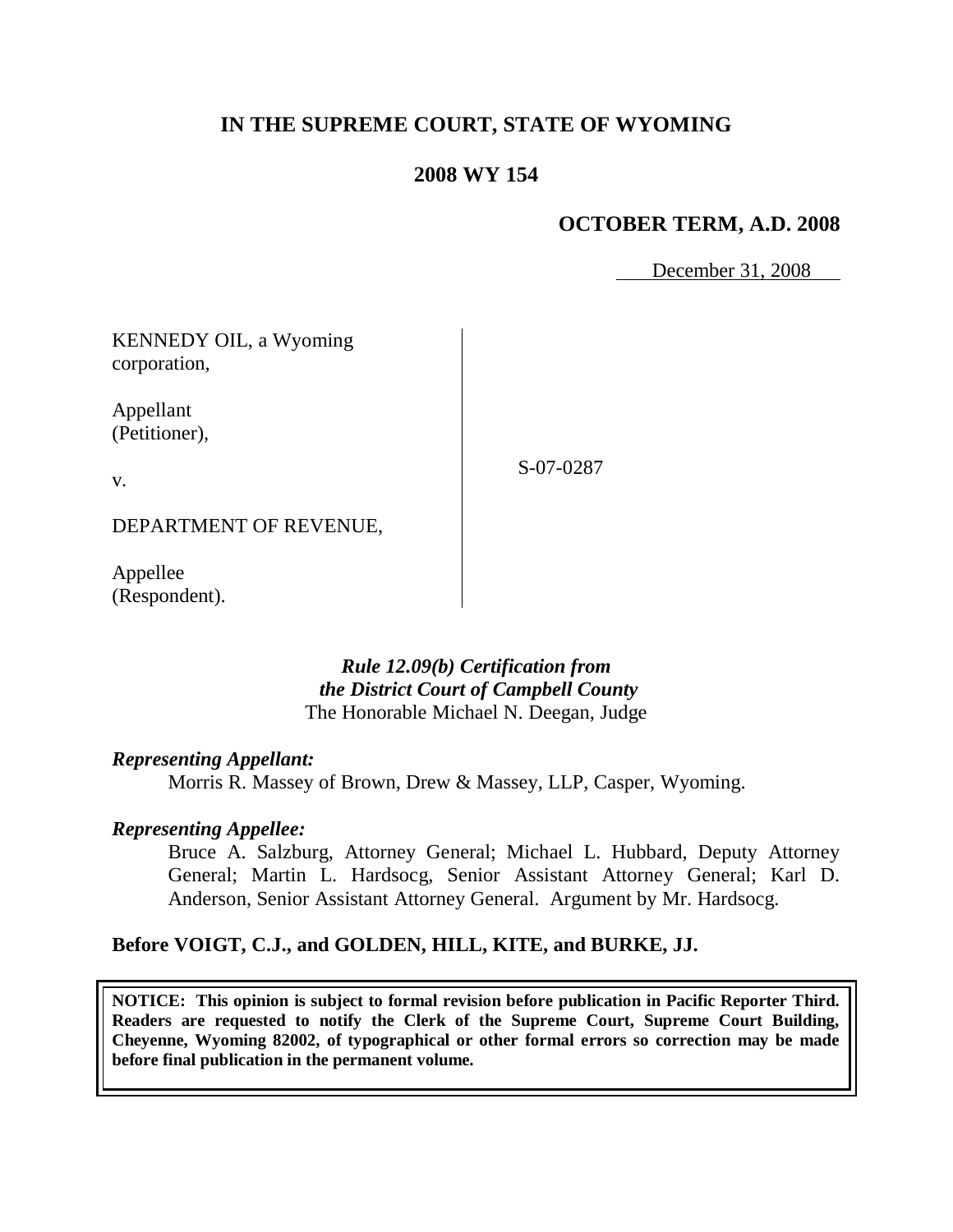### **KITE**, Justice.

[¶1] After the Wyoming State Board of Equalization (Board) affirmed the Department of Revenue's (DOR) valuations of Kennedy Oil's (Kennedy) coal bed methane (CBM) production for production years 2000-2002, Kennedy sought review in district court. The DOR moved for, the district court ordered and this Court accepted certification pursuant to W.R.A.P.  $12.09(b)$ <sup>1</sup> We are asked to decide whether the DOR properly valued Kennedy's 2000-2002 CBM production at the outlet of the initial dehydrator pursuant to Wyo. Stat. Ann. § 39-14-203(b)(iv) (LexisNexis 2007).

### **ISSUES**

[¶2] The primary issue for our determination concerns the point at which CBM is valued for taxation purposes. Specifically, we must decide, when a producer such as Kennedy sells its CBM production to a third party at or near the wellhead, whether the production is valued at the point of sale or at the outlet of the initial dehydrator.

### **FACTS**

[¶3] In 2000, 2001 and 2002, Kennedy produced CBM from the North, South and Central Kitty fields located in Campbell County, Wyoming. In 1999, prior to the start of production, Kennedy entered into contracts with two affiliates of Enron—a gas purchase agreement with Enron Capital & Trade Resources Corporation and a field services agreement with Enron Midstream Services, LLC. Under the gas purchase agreement, Enron purchased and received CBM from Kennedy at or very near the wellhead and was responsible for gathering and transporting it from there to available markets at the end of

 $\overline{a}$ 

- (1) a novel question;
- (2) a constitutional question;
- (3) a question of state-wide impact;
- (4) an important local question which should receive consideration from the district court in the first instance.;
	- (5) a question of imperative public importance; or
- (6) whether an appeal from any district court determination is highly likely such that certification in the first instance would serve the interests of judicial economy and reduce the litigation expenses to the parties.

 $1$  W.R.A.P. 12.09(b) provides in pertinent part:

<sup>(</sup>b) . . . in response to a motion for certification . . . by any party within 30 days of the filing of the petition for review and after allowing fifteen (15) days from service for response, the district court may, as a matter of judicial discretion, certify the case to the supreme court. In determining whether a case is appropriate for certification, the district court shall consider whether the case involves: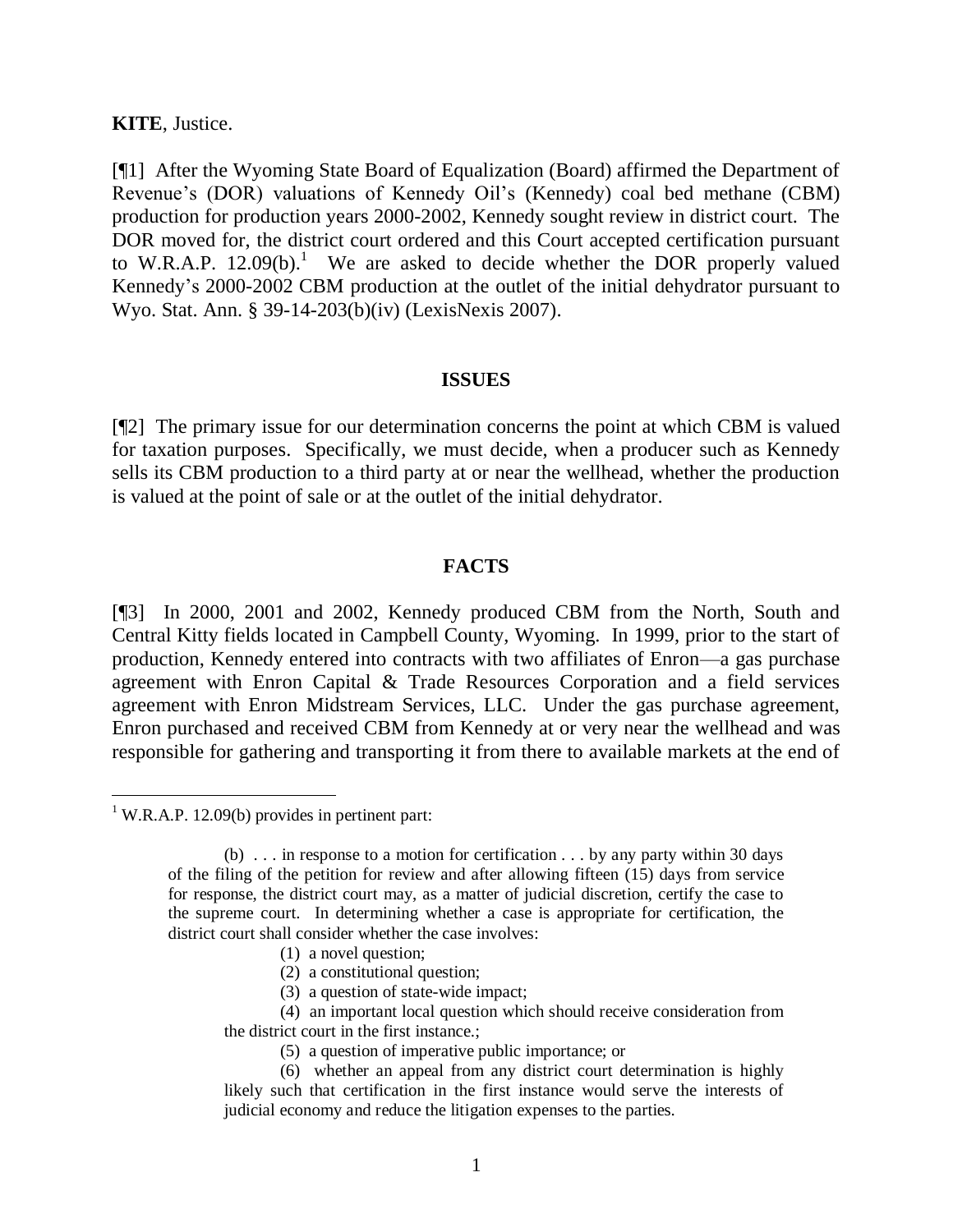the pipeline. Kennedy discounted the purchase price by the costs Enron incurred in gathering and transporting the gas from the wellhead to the outlet of the initial dehydrator. The field services agreement provided for Enron to perform the gathering and transporting services for Kennedy even if the marketing aspect of the gas purchase agreement failed. After Enron filed for bankruptcy during the term of the agreements, Kennedy sold or transferred the CBM to other purchasers or field service providers under terms substantially similar to those in its contracts with Enron.

[¶4] For production years 2000-2002, Kennedy reported and paid taxes on its CBM production from the Kitty fields in accordance with its view that the point of valuation was the point of sale at or near the wellheads. In 2006, the Wyoming Department of Audit (DOA) completed an audit of Kennedy's 2000-2002 CBM production. The DOA determined the point of valuation to be the outlet of the initial dehydrator downstream from the wellheads. On that basis, the DOA disallowed the gathering and transportation expenses incurred between the wellheads and the outlet of the initial dehydrator. As a consequence, the DOA placed a significantly higher value on the production than Kennedy, subjecting Kennedy to additional severance and ad valorem taxes on the difference.

[¶5] Kennedy appealed the DOA decision to the Board, which convened a contested case hearing in January of 2007. At the hearing, Kennedy maintained that it sold the CBM at the wellhead; therefore, § 39-14-203(b)(v) applied and the fair market value of the CBM produced should be the bona fide arms length sales price. The DOR asserted that the point of valuation was the outlet of the initial dehydrator; therefore,  $\S$  39-14-203(b)(iv) applied and Kennedy should not receive deductions for expenses incurred between the wellhead and the initial dehydrator. The Board affirmed the DOR's valuation. Kennedy filed a petition for review in the district court. The DOR filed a motion for certification to this Court, which the district court granted.

## **STANDARD OF REVIEW**

[¶6] Our review of administrative agency action is governed by Wyo. Stat. Ann. § 16-3- 114 (LexisNexis 2007), which provides in pertinent part:

> (c) To the extent necessary to make a decision and when presented, the reviewing court shall decide all relevant questions of law, interpret constitutional and statutory provisions, and determine the meaning or applicability of the terms of an agency action. In making the following determinations, the court shall review the whole record or those parts of it cited by a party and due account shall be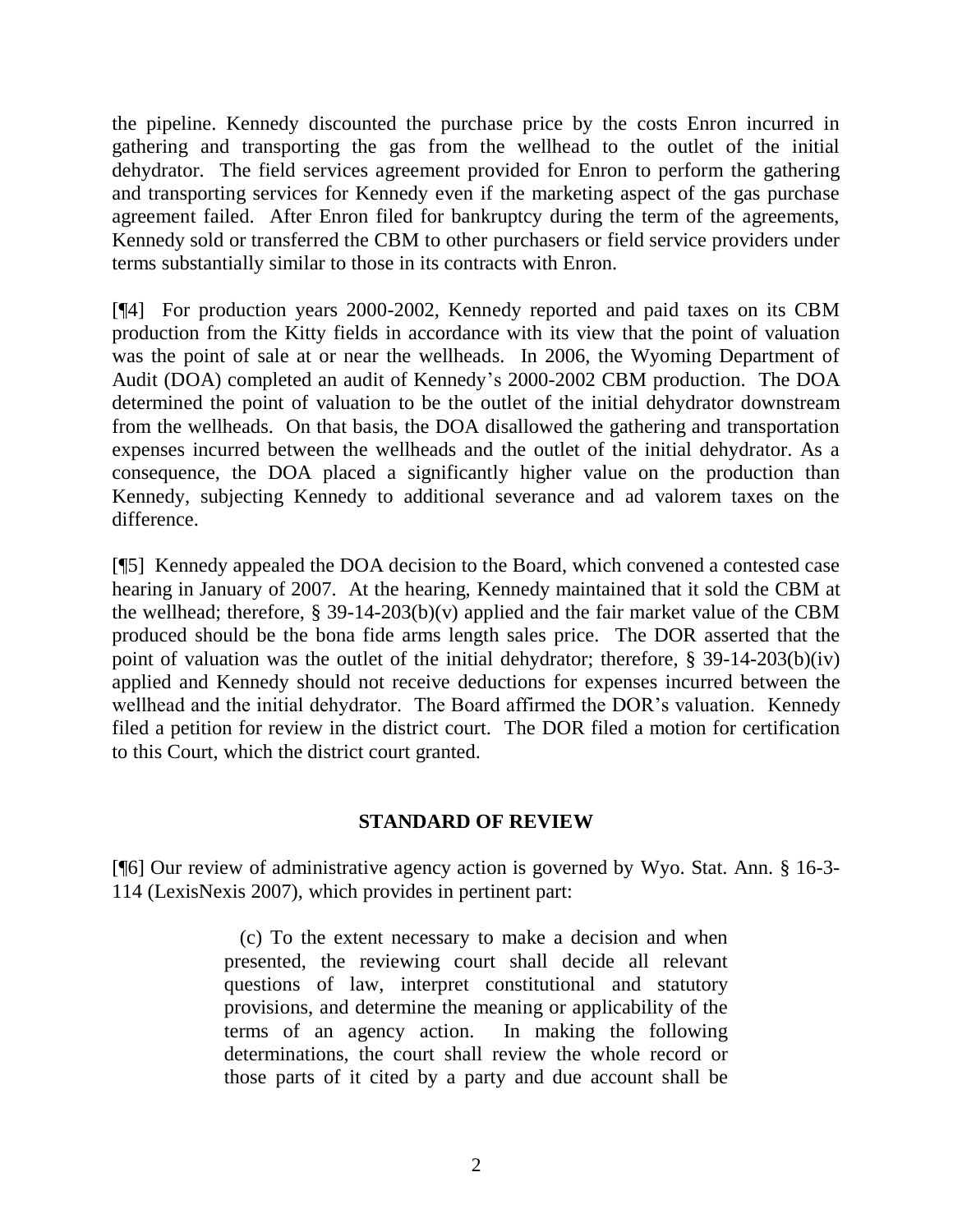taken of the rule of prejudicial error. The reviewing court shall:

(i) Compel agency action unlawfully withheld or unreasonably delayed; and

(ii) Hold unlawful and set aside agency action, findings and conclusions found to be:

(A) Arbitrary, capricious, an abuse of discretion or otherwise not in accordance with law;

(B) Contrary to constitutional right, power, privilege or immunity;

(C) In excess of statutory jurisdiction, authority or limitations or lacking statutory right;

(D) Without observance of procedure required by law; or

(E) Unsupported by substantial evidence in a case reviewed on the record of an agency hearing provided by statute.

[¶7] When reviewing a case certified to us from district court pursuant to W.R.A.P. 12.09(b), we apply the appellate standards applicable to a reviewing court of the first instance. *Williams Prod. RMT Co. v. State Dep't of Revenue*, 2005 WY 28, ¶ 7, 107 P.3d 179, 182-183 (Wyo. 2005). We review factual determinations for substantial evidence, meaning we consider whether there is relevant evidence in the entire record which a reasonable mind might accept in support of the agency's conclusions. *Dale v. S & S Builders, LLC,* 2008 WY 84, ¶ 21, 188 P.3d 554, 561 (Wyo. 2008). Importantly, our review of any particular decision turns not on whether we agree with the outcome, but on whether the agency could reasonably conclude as it did based upon all of the evidence presented. *Id*., ¶ 23, 188 P.3d at 561. The burden of proof with respect to tax valuation is on the party asserting an improper valuation. *Williams Prod.*, ¶ 7, 107 P.3d at 183. We review an agency's conclusions of law *de novo*, and will affirm an agency's legal conclusion only if it is in accordance with the law. *Dale*, ¶ 27, 188 P.3d at 562. Statutory interpretation is a question of law and is reviewed *de novo*. *Williams Prod.*, ¶ 8, 107 P.3d at 183.

### **DISCUSSION**

## *1. Point of Valuation*

[¶8] Kennedy asserts that the Board incorrectly ruled that the CBM covered by the audit was to be valued at the outlet of the initial dehydrator. Kennedy contends the uncontested evidence established that it sold the CBM at or near the wellhead. Citing §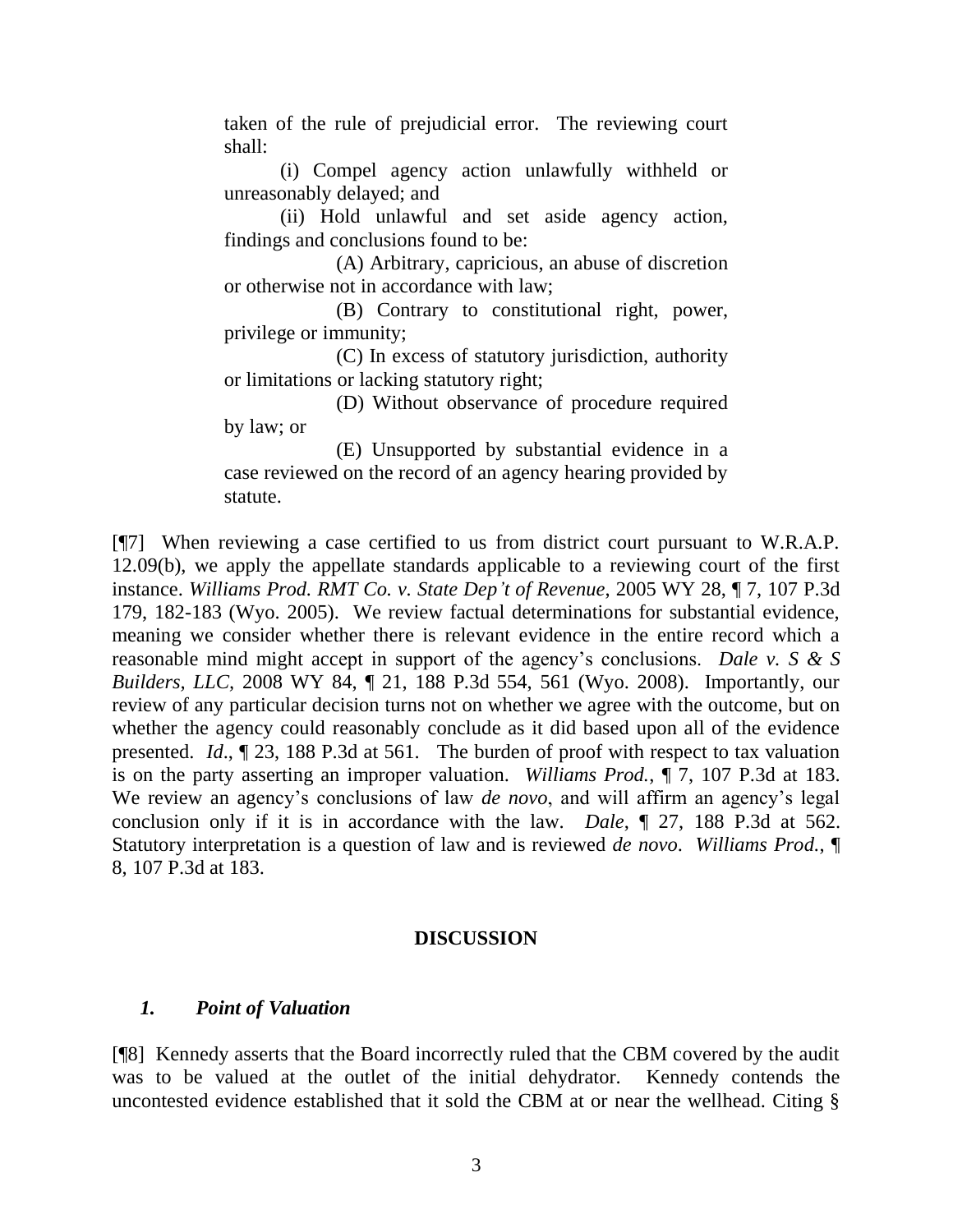$39-14-203(b)(v)$ , Kennedy maintains that the point of sale is the point of valuation for tax purposes. The DOR responds that the Board correctly found that the point of valuation was the outlet of the initial dehydrator downstream from the wellhead, not the point of sale upstream as Kennedy claimed.

[¶9] The relevant statutory provisions are as follows:

§ 39-14-203. Imposition.

(a) Taxable event. The following shall apply:

 (i) There is levied a severance tax on the value of the gross product extracted for the privilege of severing or extracting crude oil, lease condensate or natural gas in the state. The tax imposed by this subsection shall be in addition to all other taxes imposed by law including, but not limited to, ad valorem taxes imposed by W.S. 39-13-101 through 39-13- 111.

(b) Basis of tax. The following shall apply:

 (i) Crude oil, lease condensate and natural gas shall be valued for taxation as provided in this subsection;

 (ii) The fair market value for crude oil, lease condensate and natural gas shall be determined after the production process is completed. Notwithstanding paragraph (x) of this subsection, expenses incurred by the producer prior to the point of valuation are not deductible in determining the fair market value of the mineral;

 (iii) The production process for crude oil or lease condensate is completed after extracting from the well, gathering, heating and treating, separating, injecting for enhanced recovery, and any other activity which occurs before the outlet of the initial storage facility or lease automatic custody transfer (LACT) unit;

 (iv) The production process for natural gas is completed after extracting from the well, gathering, separating, injecting and any other activity which occurs before the outlet of the initial dehydrator. When no dehydration is performed, other than within a processing facility, the production process is completed at the inlet to the initial transportation related compressor, custody transfer meter or processing facility, whichever occurs first;

 (v) If the crude oil, lease condensate or natural gas production as provided by paragraphs (iii) and (iv) of this subsection are sold to a third party, or processed or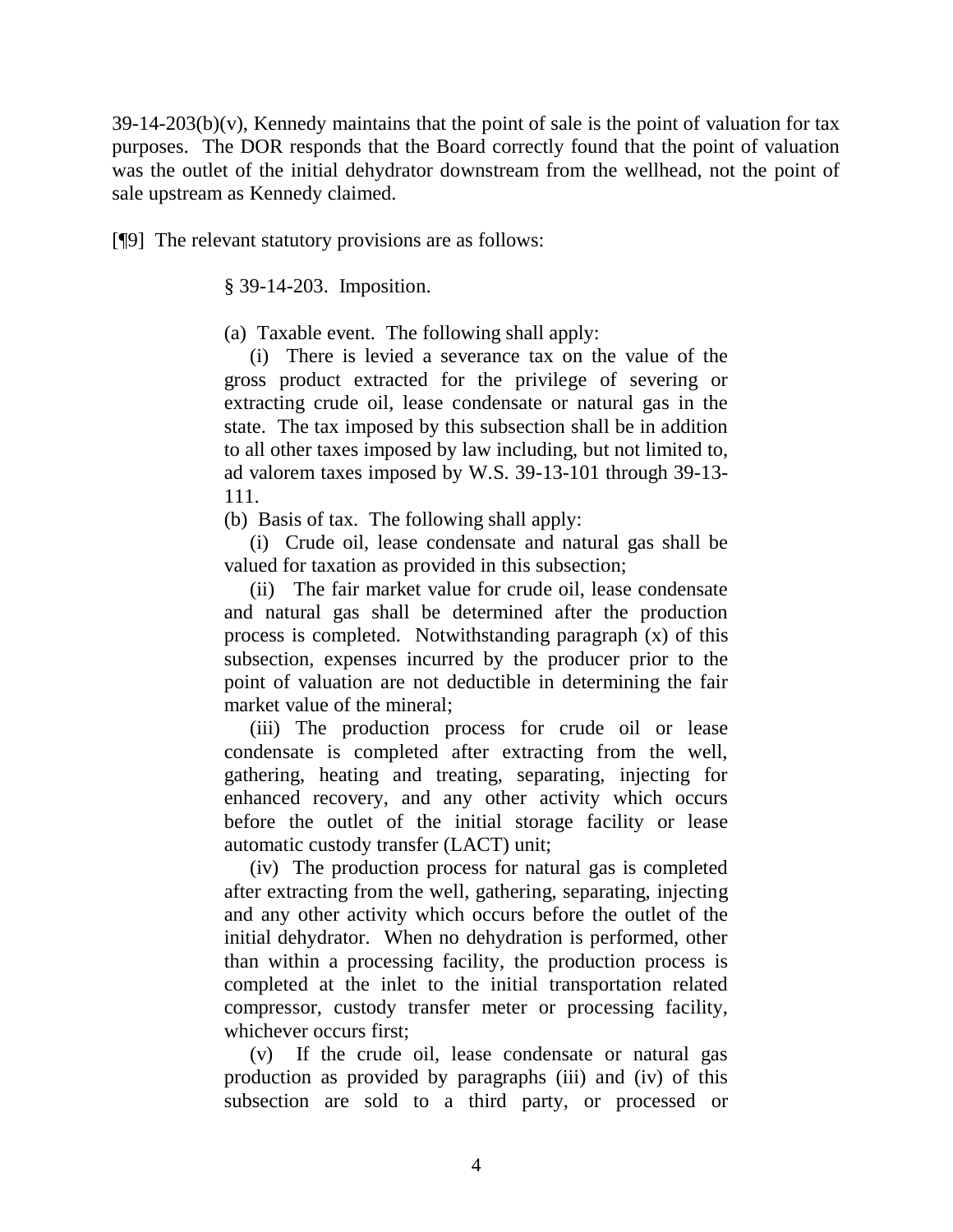transported by a third party at or prior to the point of valuation provided in paragraphs (iii) and (iv) of this subsection, the fair market value shall be the value established by bona fide arms-length transaction.

[¶10] Our review of statutory provisions is governed by the following standards:

The paramount consideration is to determine the legislature's intent, which must be ascertained initially and primarily from the words used in the statute. We look first to the plain and ordinary meaning of the words to determine if the statute is ambiguous. A statute is clear and unambiguous if its wording is such that reasonable persons are able to agree on its meaning with consistency and predictability. Conversely, a statute is ambiguous if it is found to be vague or uncertain and subject to varying interpretations. If we determine that a statute is clear and unambiguous, we give effect to the plain language of the statute.

*RME Petroleum Co. v. Dep't of Revenue*, 2007 WY 16, ¶ 25, 150 P.3d 673, 683 (Wyo. 2007) (citation omitted). We have recognized that divergent opinions among parties as to the meaning of a statute may be evidence of ambiguity but is not conclusive. *Id*., ¶ 28, 150 P.3d at 684. Ultimately, whether a statute is ambiguous is a matter of law to be determined by the court. *Id*.

[¶11] With these principles in mind, we consider the statutory provisions. Section 39- 14-203(a)(i) clearly imposed a severance tax on the value of gross product that Kennedy extracted from the Kitty fields, in addition to the ad valorem tax imposed by Wyo. Stat. Ann. §§ 39-13-101 through 39-13-111 (LexisNexis 2007). Wyo. Stat. Ann. § 39-14-  $201(a)(xxix)$  (LexisNexis 2007) defines "value of gross product" to mean "fair market" value as prescribed by W.S. 39-14-203(b), less any deductions and exemption allowed by Wyoming law or rules." Section  $39-14-203(b)(i)$  provides that natural gas is to be valued for taxation purposes as provided in this subsection, and § 39-14-203(b)(ii) provides the fair market value for natural gas is to be determined *after the production process is completed*. Paragraph (b)(ii) also clearly provides that *expenses incurred prior to the point of valuation, i.e., prior to the completion of the production process, are not deductible in determining the fair market value*. Giving this language its plain and ordinary meaning, Kennedy's CBM production was to be valued for taxation purposes at the point when the production process was completed. Any expenses Kennedy incurred up to that point (as reflected in the reduction of its sales price by the amount of Enron's costs) were not deductible in determining fair market value.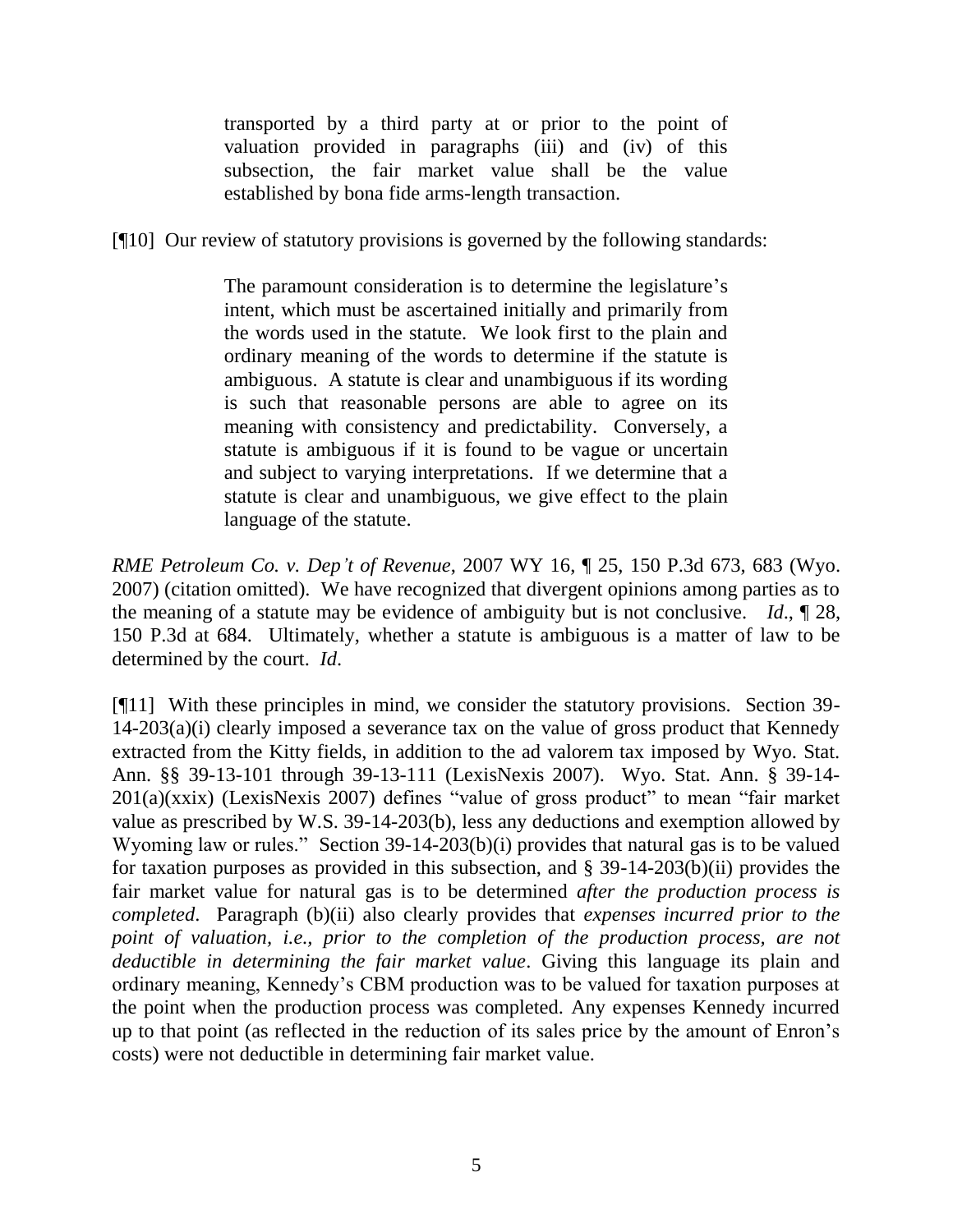[¶12] Section 39-14-203(b)(iv)<sup>2</sup> defines when the production process for natural gas is completed. Under the plain language of that subsection, *the natural gas production process is completed after* it is extracted from the well, gathered, separated, injected and *any other activity which occurs before the outlet of the initial dehydrator*. Reading together paragraphs (a)(i) (levying a severance tax on the value of the gross product), (b)(i) and (ii) (valuing natural gas for taxation purposes by determining its fair market value after the production process is completed and precluding deduction of producer expenses incurred before the production process is completed); and (b)(iv) (identifying the completion of the production process as after extraction, gathering, separation, injection and any other activity occurring before the outlet of the initial dehydrator), it is clear that Kennedy's CBM production was to be valued for tax purposes by determining its fair market value after the production process was completed at the outlet of the initial dehydrator. Any expenses incurred before that point were not deductible in determining the fair market value. Thus, the costs of gathering, specifically identified as a production function, and transporting, another activity occurring before the outlet of the initial dehydrator, the CBM from the point of sale to the point of valuation were not deductible but were instead to be added back in to determine fair market value. Given that the sale or transfer to Enron and other purchasers and field service providers occurred before the production process was completed within the plain language of the statute, i.e. prior to or in the course of, rather than after, activities occurring before the outlet of the initial dehydrator, any expenses Kennedy incurred in the sale or transfer were included in the fair market value. This conclusion is supported by the language of  $\S$  39-14-201(a)(xxix) which defines "value of gross product" to mean "fair market value as prescribed by W.S. 39-14-203(b), less any deductions . . . allowed by Wyoming law or rules" and  $\S$  39-14-203(b)(ii) which expressly disallows deduction of expenses the producer incurs prior to the point of valuation.

[¶13] Despite the clear language of the above provisions, Kennedy asserts that § 39-14-  $203(b)(v)$  changes the point of valuation for taxation purposes when natural gas is sold to or processed or transported by a third party prior to completion of the production process. Kennedy contends that under those circumstances the fair market value is the value established by the sale of the gas in a bona fide arms-length transaction. Kennedy further contends that when such a sale or transfer occurs upstream from the outlet of the initial dehydrator, the producer is entitled to deduct any processing and transportation costs incurred between the point of sale or transfer and the outlet of the initial dehydrator. We disagree because we conclude that § 39-14-203(b)(iv) establishes the point of valuation, while  $\S$  39-14-203(b)(v) establishes only the method of valuation.

 $\overline{a}$ 

<sup>&</sup>lt;sup>2</sup> As reflected in our quotation of the statute, § 39-14-203(b)(iii) pertains only to crude oil and lease condensate, not to natural gas; that subsection, therefore, is not relevant to this discussion.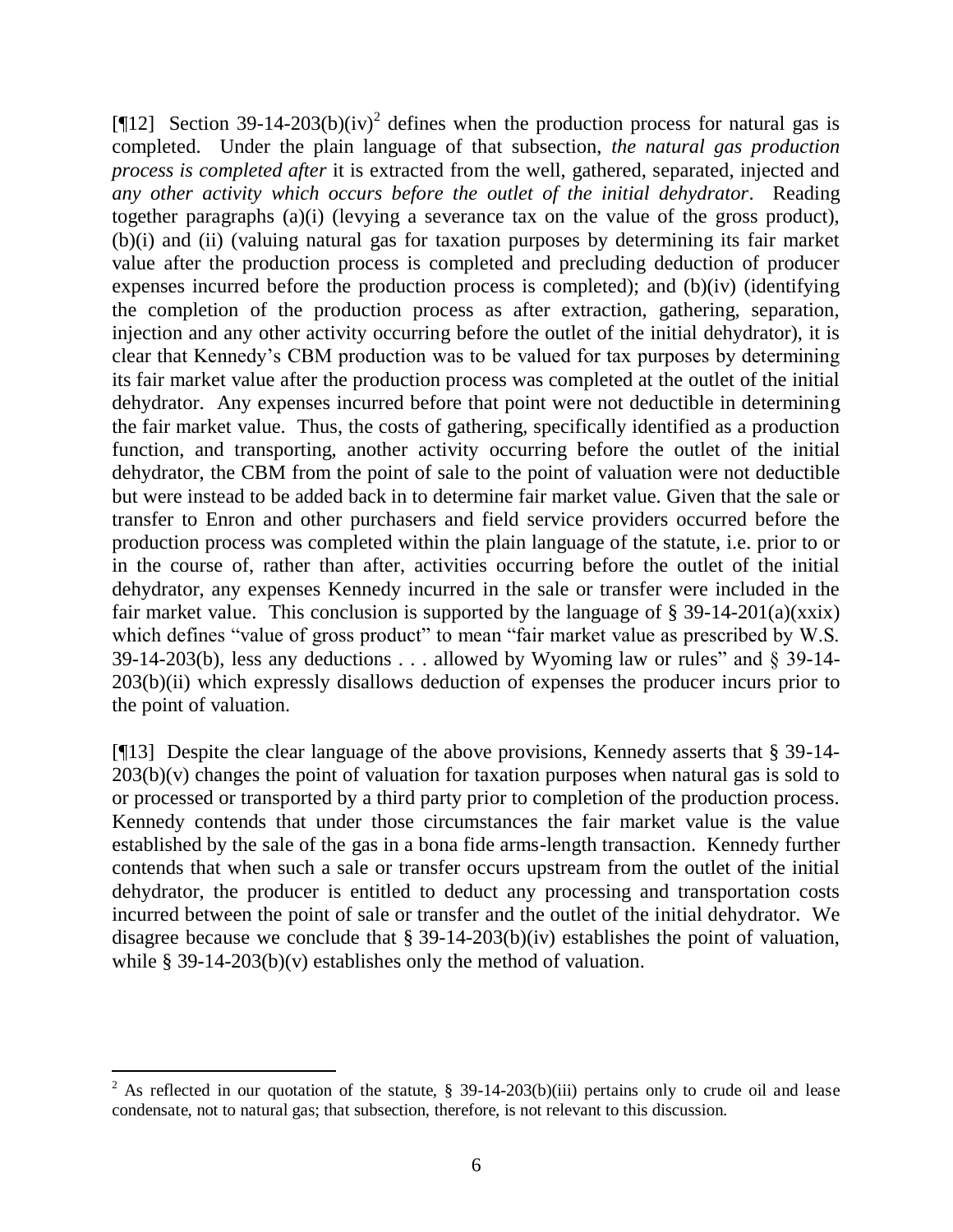[¶14] The omission of words from a statute is considered to be an intentional act by the legislature and this Court will not read words into a statute when the legislature has chosen not to include them. *BP America Prod. Co. v. Dep't of Revenue*, 2005 WY 60, ¶ 22, 112 P.3d 596, 607 (Wyo. 2005). "'When the words are clear and unambiguous, a court risks an impermissible substitution of its own views, or those of others, for the intent of the legislature if any effort is made to interpret or construe statutes on any basis other than the language invoked by the legislature."<sup>"</sup> *Pagel v. Franscell*, 2002 WY 169,  $\P$ 9, 57 P.3d 1226, 1230 (*quoting Wyo. Community College Comm'n v. Casper Community College Dist.,* 2001 WY 86, ¶¶ 16-18, 31 P.3d 1242, 1249 ( Wyo. 2001)). Section 39-14- 203(b)(ii) states that the fair market value for natural gas *shall be determined after the production process is complete.* It does not state, "Except as provided in paragraph (v)," the fair market value for natural gas shall be determined after the production process is complete. Likewise, § 39-14-203(b)(v) does not state, "Notwithstanding paragraph (ii)," if the natural gas production is sold or transported by a third party, the fair market value shall not be determined after the production is complete but shall be the value established by sales price in a bona fide arms-length transaction. Paragraph (v) also does not state that the "point of valuation" changes or that the production process is complete when production is sold or transferred to a third party before the point of valuation described in paragraph (iv).

[¶15] Additionally, subsection (ii) states that expenses incurred by the producer prior to the point of valuation are not deductible in determining fair market value. It does not state, "Except as provided in paragraph  $(v)$ ," such expenses are not deductible. Nor does subsection  $\overline{(v)}$  state, "Notwithstanding paragraph  $\overline{(ii)}$ ," expenses incurred by the producer in the sale or transfer of production to a third party before the point of valuation are deductible in determining fair market value. Had the legislature intended these provisions to have the meaning Kennedy urges this Court to adopt, it easily could have added language necessary to accomplish that result.

[¶16] Kennedy contends that it did not bear the costs of transporting the gas from the point of sale to the outlet of the initial dehydrator; therefore, the provision requiring valuation after the production process is completed did not apply. Kennedy points to John Kennedy's testimony that Kennedy did not sell its gas at the wellhead for index prices but for index prices less a location differential. Essentially, Kennedy discounted the sales price of its CBM by the amount it cost the purchaser to gather and transport the gas from the wellhead downstream to the outlet of the initial dehydrator. This is simply another way of accounting for expenses incurred between the wellhead and the point of valuation. While other producers sold or transferred their gas to third parties who then charged the producer for gathering and transportation costs by invoice, Kennedy discounted its sale price to account for those costs. Regardless of how those expenses were reflected, whether by invoice or a discount on the sales price, Kennedy was not entitled to deduct expenses incurred prior to the outlet of the initial dehydrator.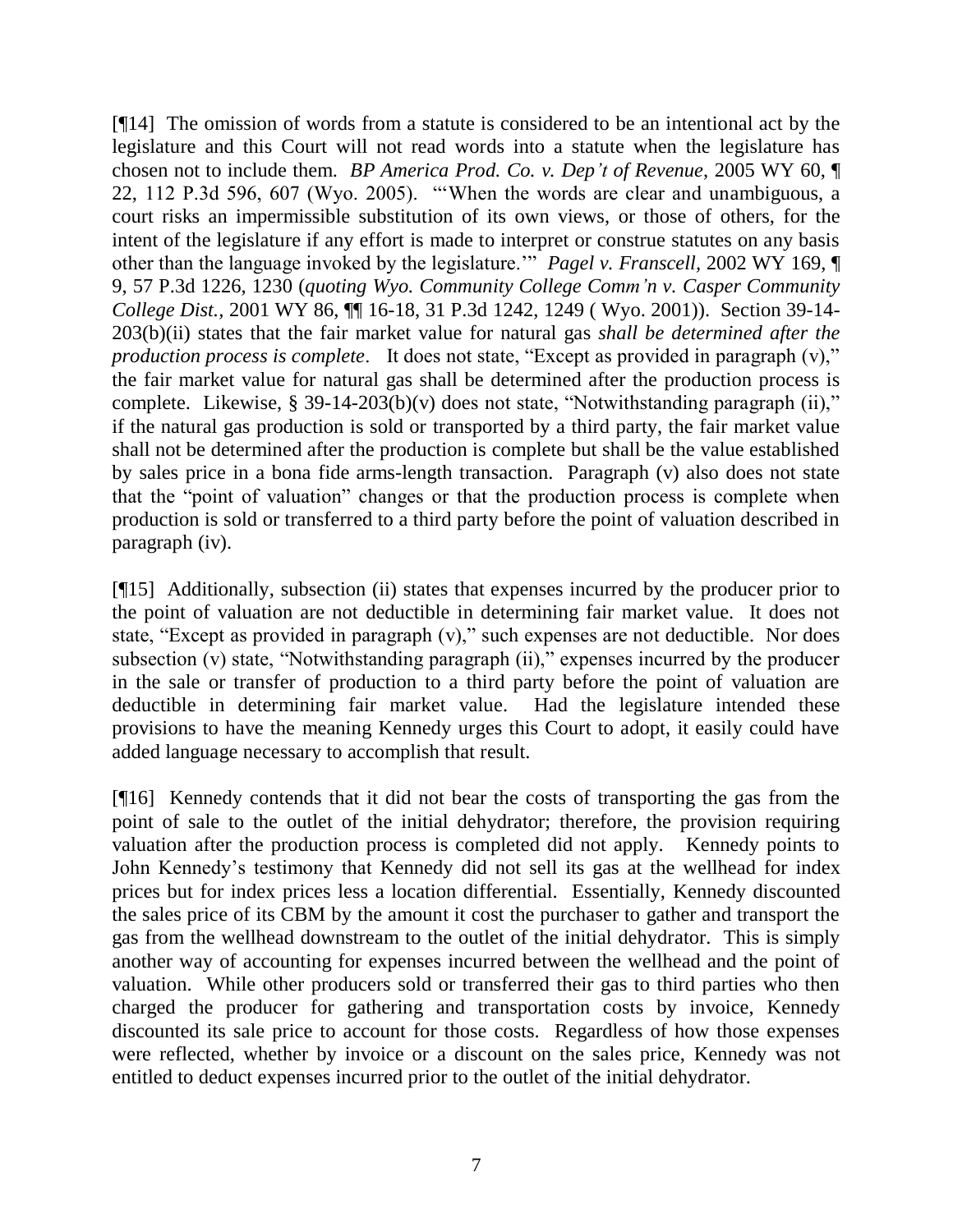[¶17] Reading all of the provisions together, it is clear the DOR properly determined the fair market value for Kennedy's CBM at the outlet of the initial dehydrator after the sale or transfer to Enron and others. The plain language of subsection  $(b)(v)$  simply provides that the fair market value will be "established by" bona fide arms length transaction, not that the point of valuation is different than that applicable to sales occurring downstream of the dehydrator. In context, this approach makes sense when compared to the use of measures other than the actual transactions downstream from the point of valuation, e.g. comparable value, comparable sales, net back and proportionate profits, all of which are proxies for the actual costs intended to assure fair market value when the producer does its own transportation and processing. When sales occur upstream from the initial dehydrator, the fair market value of the production is the value established by the bona fide arms-length sales price and the bona fide arms-length expenses incurred in getting the CBM from the wellhead to the outlet of the initial dehydrator. Because those expenses are due to activities which occurred before the outlet of the initial dehydrator, the production process is not complete when they are incurred. The point of valuation remains the point at which the production process is complete and the fair market value of Kennedy's gas includes those expenses incurred prior to that point.

[¶18] In *RME Petroleum*, ¶ 48, 150 P.3d at 690, we said:

Statutes levying taxes should not be extended, by implication, beyond the clear import of the language used, or their operations enlarged to embrace matters not specifically addressed. Article 15, Section 13 of the Wyoming Constitution requires that "every law imposing a tax shall state distinctly the object of the same, to which only it shall be applied." We believe the legislature is well acquainted with the need to draw its tax statutes carefully and with precision.

The legislature specified that gas is to be valued at the point where production is completed; production is completed after any activity occurring prior to the outlet of the initial dehydrator. If the legislature had intended the point of valuation to change with circumstances occurring upstream from the outlet of the initial dehydrator, we would expect to see that intent clearly reflected in the language of the statute. *Id*.

[¶19] Kennedy claims that the legislature adopted the mineral valuation statutes with conventional gas wells in mind, before CBM production was contemplated. In the context of conventional gas production where dehydrators were ordinarily located at or near the well, the point where the production process was completed, the point of valuation and the point of sale were all at the same location. Kennedy asserts that with the advent of CBM production, where the dehydrators may be located miles downstream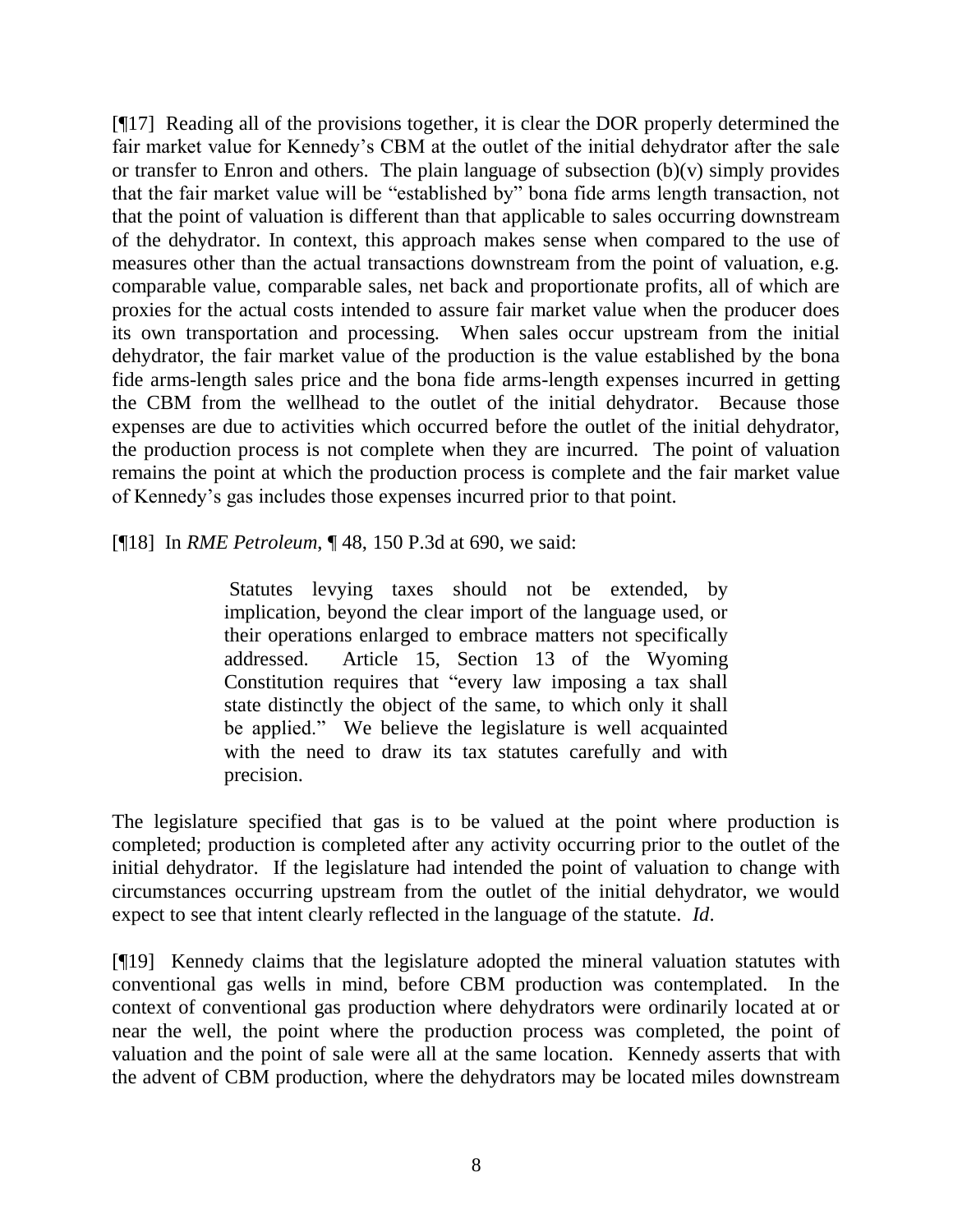from the wellhead, the statutes require a different interpretation because in that context the point of valuation may be downstream from the point of sale.

[¶20] While we do not dispute that CBM production may differ somewhat from conventional production, our task is limited to determining legislative intent where possible from the language used in the statute. Absent finding the language ambiguous, we do not resort to rules of construction. We have concluded the language clearly and unambiguously provides that the point of valuation for gas is at the outlet of the initial dehydrator. If the legislature disagrees with that conclusion it is free to amend the statute. Courts, however, are not free to legislate.

[¶21] As Appendix 3 to its brief, Kennedy attached a joint revenue interim committee report and narrative discussing draft mineral taxation legislation. The DOR filed a motion to strike the attachment on the grounds that it was not introduced into evidence in the proceedings before the Board, the State had no opportunity to object to the report and it is not proper evidence of legislative intent. We denied the motion. In its brief, the DOR renews its argument that the documents are improper and should be disregarded by this Court. The DOR cites our precedent holding that the intent of an individual legislator is not proper evidence of legislative intent. *Greenwalt v. Ram Rest. Corp. of Wyo*., 2003 WY 77, ¶ 52, 71 P.3d 717, 735 (Wyo. 2003).

[¶22] The documents to which the DOR objects are not the statements of an individual legislator. The documents consist of: 1) a mineral taxation report from a joint interim revenue committee charged by the legislature with recommending statutory language to define the point at which minerals are to be valued for taxation purposes, and 2) a narrative explaining the mineral taxation bill the committee recommended to the legislature.<sup>3</sup> We have considered similar materials when determining the legislature's intent in enacting statutes. *Parker Land and Cattle Co. v. Wyo. Game and Fish Comm'n*, 845 P.2d 1040, 1050 (Wyo. 1993). While generally we do not consider such materials when the statutory language is clear, on occasion we have departed from the general rule.

 $\overline{a}$ 

 $3$  In 1989, the legislature enacted Wyo. Stat. Ann. § 39-2-201(f)(ii) requiring the joint revenue interim committee to review and make recommendations concerning Wyoming's mineral tax policy and to offer legislation for introduction in 1990 establishing the point of valuation for minerals under Wyo. Stat. Ann. § 39-2-202. 1989 Wyo. Sess. Laws, Ch. 204, 391-393. The mineral taxation report contained in Kennedy's Appendix 3 is the culmination of that effort. The interim committee submitted the report, a draft of a recommended bill (H.B. 149), and a narrative explanation of the bill's intent to the legislature and the governor. In addition to the committee's report, Appendix 3 contains the narrative explanation. H.B. 149 was enacted in 1990 as Wyo. Stat. Ann § 39-20-208. In 1998, the legislature repealed § 39-20- 208 and re-enacted it as § 39-14-203. Throughout this history, three important parts of the legislation have remained essentially unchanged: the fair market value of minerals for tax purposes is determined when the production process is completed; the production process for gas is complete after any activities occurring before the outlet of the initial dehydrator; and expenses the producer incurs prior to the point of valuation are not deductible in determining fair market value.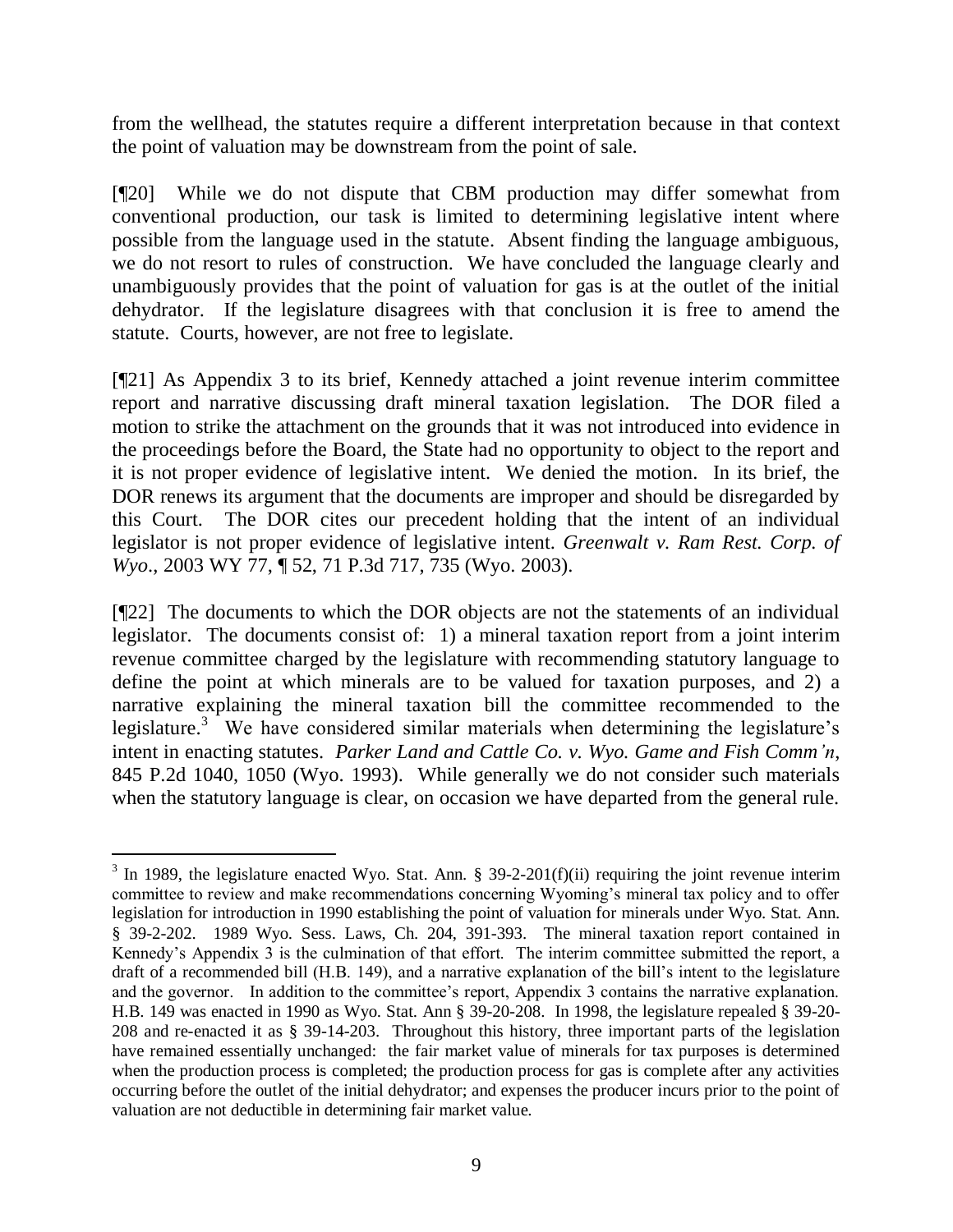We do so here because we are persuaded that our "inquiry benefits from reviewing additional information rather than ignoring it." *Id.* (citation omitted).

[¶23] Having reviewed the materials contained in Appendix 3, we find nothing that changes our conclusion concerning the meaning of § 39-14-203. The report states that the committee's primary charge was to develop language clarifying the point of valuation for mineral production. The accompanying narrative describes "the heart of the bill" to be the paragraph defining the point of valuation as the point at which the production process ends. The narrative clarifies that there are four possible points of valuation for natural gas, including the initial dehydrator, and states that whichever occurs first is the point of valuation. Significantly, a point of sale prior to the initial dehydrator is not identified as one of the possible points of valuation. The report states, in very clear terms, "any and all expenses incurred by the producer to get the gas to the point of taxation will not be deductible when determining taxable value." In addition, the report indicates a clear intent to distinguish the point of valuation from the method of valuation stating:

> Although the directive of the Legislature only required the Committee to deal with the question of the Point of Taxation, it became evident that to accomplish what we felt was intended by the Legislature, the Committee needed to expand its discussion to the methods of valuing minerals as well.

> Early in its deliberations, the Committee decided to consider finding solutions to both topics – the "Point of Valuation" and the "Method of Valuation."

> [D]etermining the proper valuation method for natural gas was more involved, as natural gas is sold at different points, under different circumstances. To allow for these different circumstances, the proposed legislation contains four statutory methods to value oil and gas (in addition to the bona fide arms-length transaction).

These statements from the report and narrative are consistent with the DOR's position and the express statutory language.

[¶24] The narrative does include language, which Kennedy relies on to support its position, describing  $\S$  39-14-203(b)(v) as "maintaining the integrity of arms-length transactions for sales at the wellhead or other places prior to the new points of [valuation] in H.B. 149" and suggesting that producers selling upstream of the point of valuation will only be taxed on what they receive, not on the costs of functions performed downstream of the point of sale. However, these isolated comments are contrary to the many statements made throughout the narrative that the point at which production ends is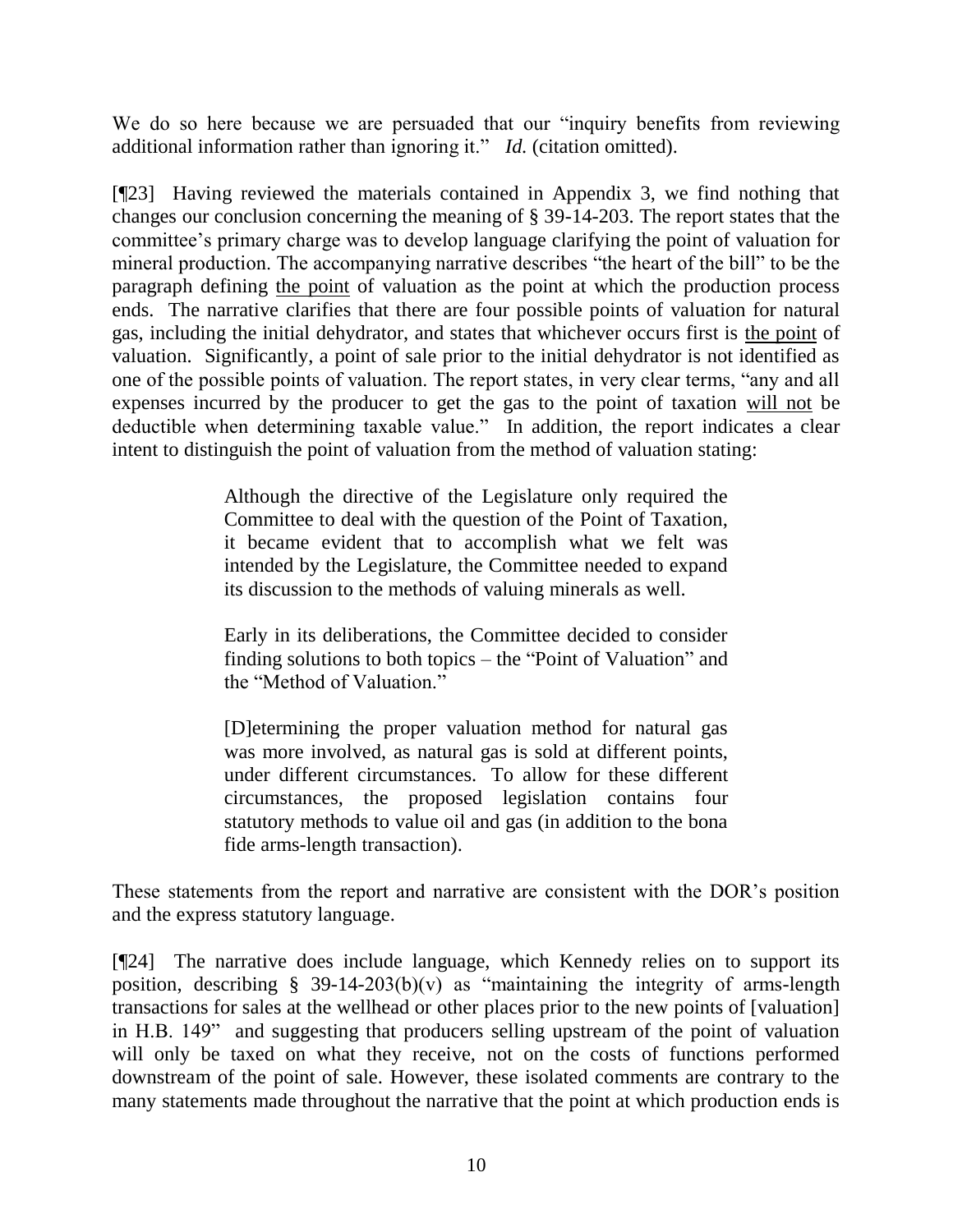the point of valuation. It is also contrary to the committee's description of the recommended bill as representing a compromise between industry's position that taxable value should be determined at the wellhead and the DOR's position that it should be determined at the point of sale or the processing plant inlet. Noting that these differing positions could result in the point of taxation moving from one place to another depending on the circumstances, the interim committee "attempted to define a point where the mineral is considered produced. Once set, the producer has the responsibility for all expenses to get the mineral to that point."

[¶25] In its report, the interim committee also referenced the Wyoming constitutional provisions requiring that all property shall be uniformly valued and all taxation shall be equal and uniform. Wyo. Const. Art. 15, §§ 3, 11. The committee commented that it had these provisions in mind in working to draft legislation that would satisfy the constitutional requirements. The committee's emphasis throughout its report and narrative on establishing the point of valuation for all natural gas production is consistent with its recognition of the uniformity requirement

[¶26] Like the narrative, neither the report nor the actual legislation contains clear language to effectuate a different treatment of gas sales prior to the point of valuation. Instead the all-encompassing language defining the end of production as "after extracting, gathering, separating, injecting and any other activity which occurs before the outlet of the initial dehydrator" makes it clear that is the point of valuation. To give effect to all paragraphs of § 39-14-203, paragraph  $(b)(v)$  can reasonably be interpreted to mean only that while bona fide arms-length transactions shall be used to establish fair market value when gas is sold before production is completed, expenses the producer incurs prior to the point of valuation remain non-deductible because they are part of the production process.

[¶27] In response to Kennedy's suggestion that CBM production is different from conventional gas production prevalent at the time the legislature adopted the statutes in question, we note that the interim committee's report specifically recognizes that the "diversity in methods of producing gas" is one of the reasons it recommended a specific point of taxation. Because we find the plain language of § 39-14-203(b) to be clear and unambiguous, and the limited legislative history not inconsistent with that language, we must conclude the legislature intended to establish one clear point of valuation for mineral taxation purposes. If we are incorrect in discerning that intent, we are certain the legislature will act to clarify itself.

## **CONCLUSION**

[¶28] Section 39-14-203(b)(ii) clearly and unambiguously provides that the fair market value for gas is determined after the production process is complete. Paragraph (b)(iv)